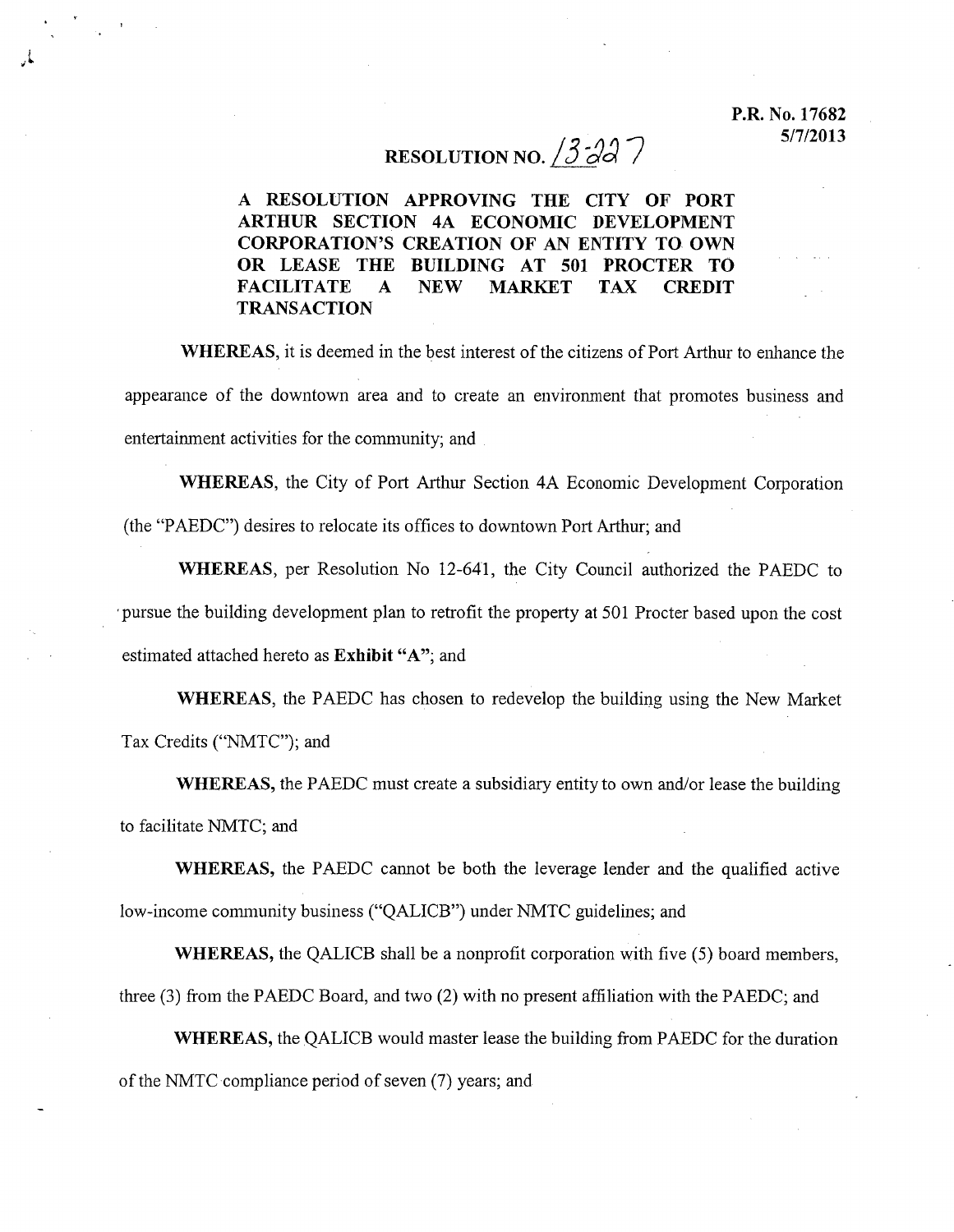**WHEREAS,** on May 6,2013, the PAEDC Board of Directors voted at a PAEDC Board meeting to create an entity to own and/or lease the building at 501 Procter to facilitate the use of NMTC.

**NOW THEREFORE, BE IT RESOLVED BY THE CITY COUNCIL OF THE CITY OF PORT ARTHUR, TEXAS:**

**Section 1.** That the facts and opinions in the preamble are true and correct.

**Section 2.** That the City Council authorizes the PAEDC to create an entity to own and/or lease the building at 501 Procter to facilitate a New Market Tax Credit transaction.

**Section 3.** That a copy of the caption of this Resolution be spread upon the Minutes of the City Council.

**READ, ADOPTED AND APPROVED** on this  $\frac{\partial}{\partial r}$  day of  $\frac{\partial}{\partial u}$  A.D., 2013,

at a Meeting of the City Council of the City of Port Arthur, Texas, by the following vote: AYES:

Mayor *yJiYttu; <sup>~</sup> ~:dun ~*  $C$ ouncilmembers albright, Irsy, Lewis *IVnd~.*

Гол р NOES:

 $\mathcal{C}$  $\mathcal{L} \equiv 1$ 

*/ dPAt.A'~ Y',/{A--f~/ t* **Deloris "Bobbie" Prince, Mayor**

,.t.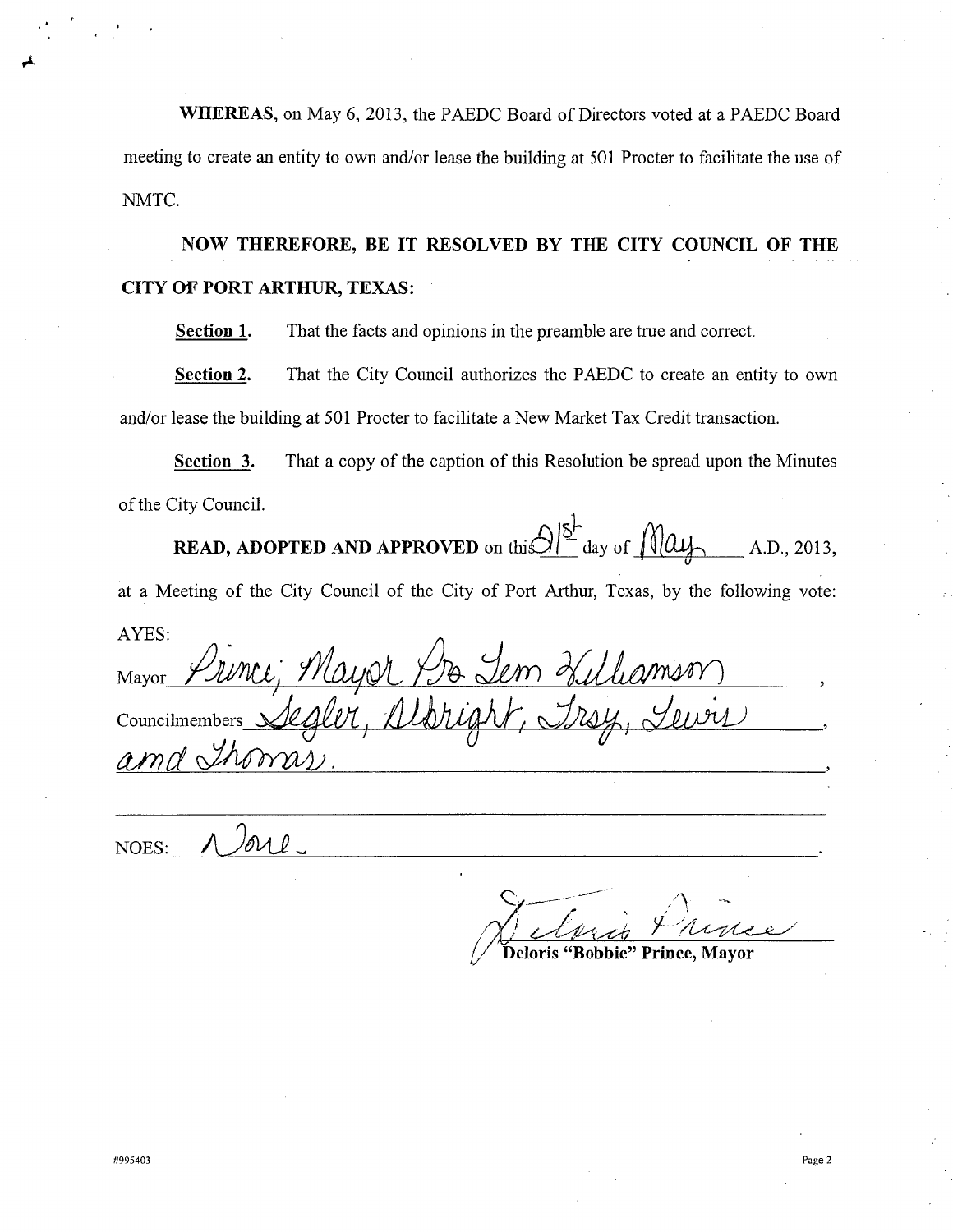ATTEST:

 $\hat{\boldsymbol{\beta}}$ 

**Sherri Bellard, City Secretar**

APPROVED:  $\mathcal{L}_{-}$ a . Floyd Batiste, PAEDC CEO

APPROVED AS TO FORM:

**Guy N. Goodson, PAEDC Attorney**

APPROVED AS TO FORM:

 $\ell$ on SU *'-d11,QA1~ \_*

**Valeda R. Tizeno, City Attorney**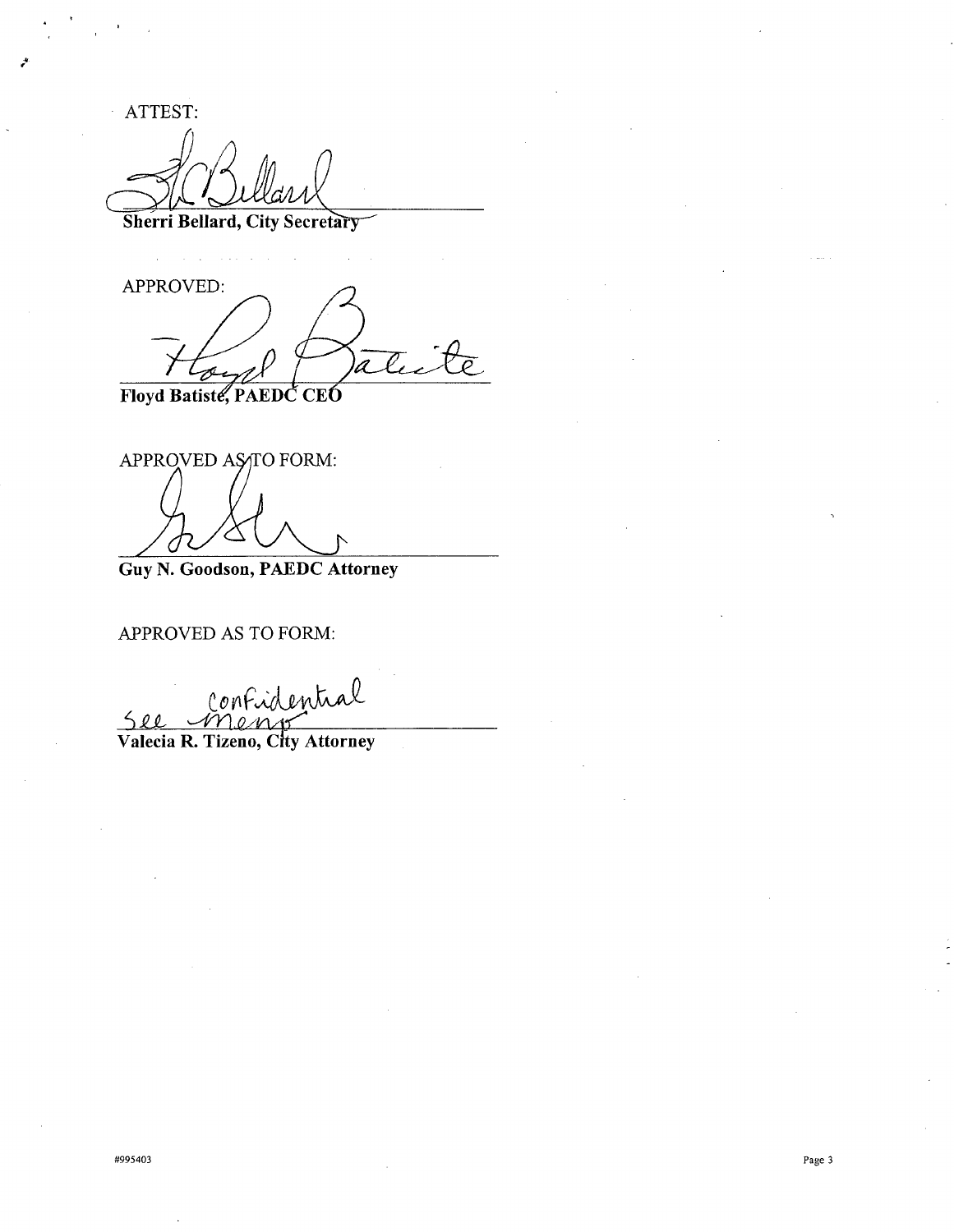## Exhibit "A"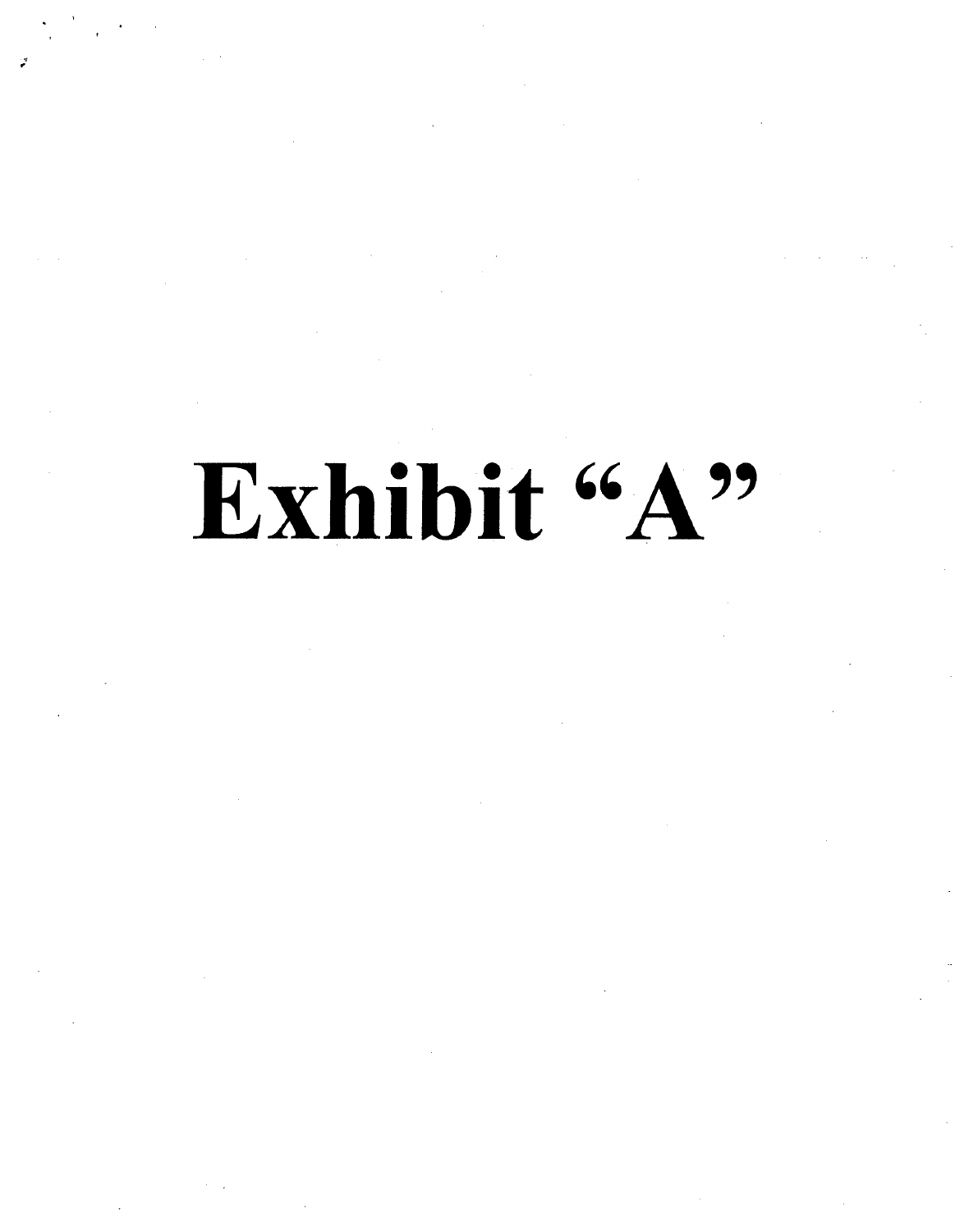## NMTC Sources and Uses Notes

While the New Market Tax Credit Program is *tool* for revitalization, it isnot a guaranteed program and there are upfront costs associated with it such as:

- legal  $\ddot{\phantom{a}}$
- Audits
- CDE AM Fee
- Put Reserve

In regards to the rehabilitation project at 501 Proctor *St,* the costs associated with using NMTC are as follows:

- legal: \$200,000  $\downarrow$
- IFAudit: \$65,421  $\omega$  .
- Audit Fee: \$78,321  $\sim$
- CDEAM Fee: \$138,425  $\sim$
- Put Reserve: \$63,549  $\mathbf{r}$

\$545,716 is the estimated cost associated with accessing \$1,337,153 in NMTC equity. All costs are included in the development budget and not taken out of operations.

 $\mathcal{L}$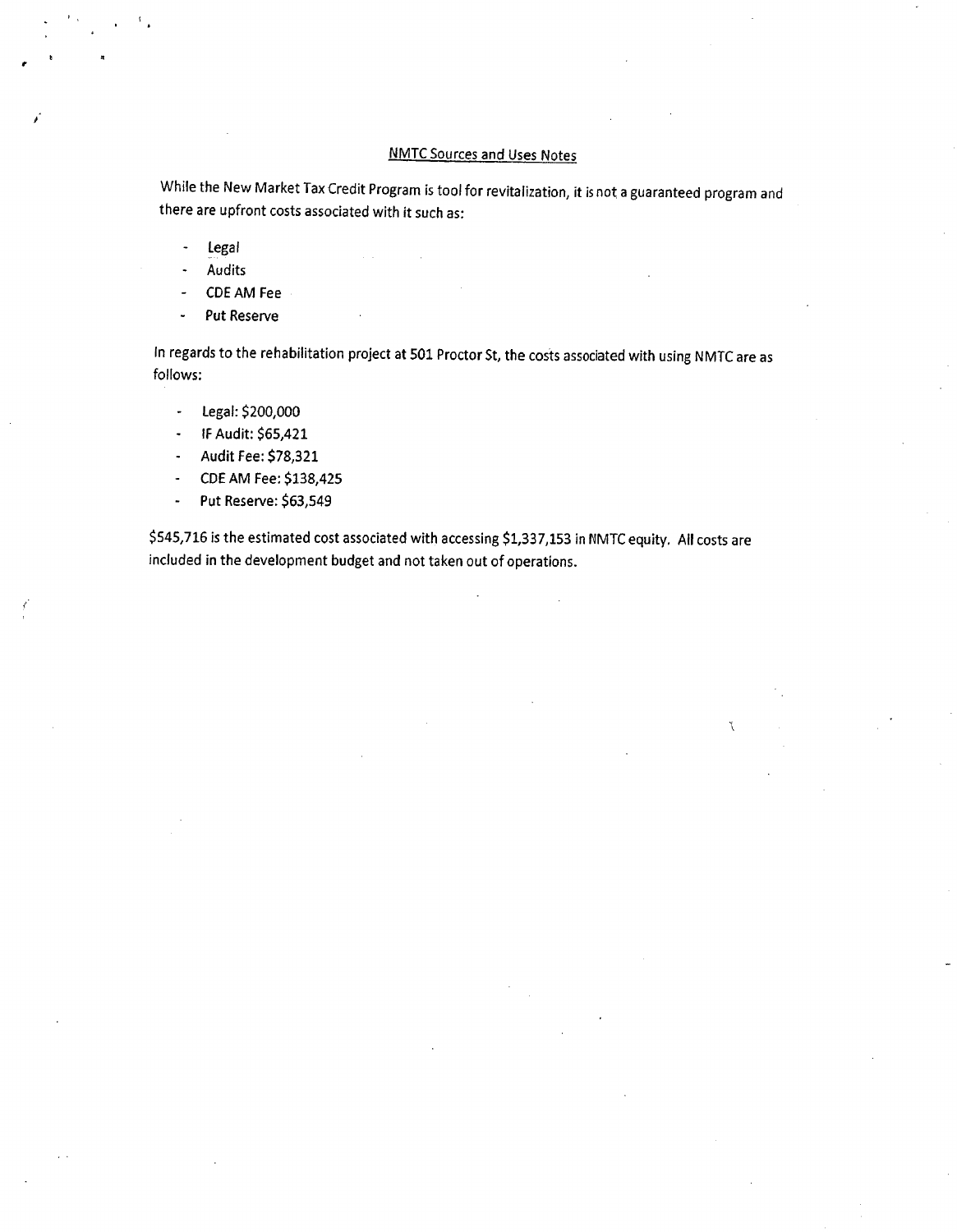| Sources                   |           | <b>Uses</b>                    |           |
|---------------------------|-----------|--------------------------------|-----------|
| I/O Loan - PAEDC          | 4,066,847 | Acquisition                    | 200,000   |
| I/O Loan - NMTC Equity    | 1,283,667 | Site Improvements              | 27,500    |
| Deferred Loan - NDC       | 53,486    | Construction                   | 4,011,811 |
|                           |           | <b>Professional Fees</b>       | 489,982   |
|                           |           | <b>Construction Finance</b>    | 76,395    |
|                           |           | Permanent Finance              |           |
|                           |           | Soft Costs                     | ,6,000    |
|                           |           | Reserves                       | 46,596    |
|                           |           | Legal                          | 200,000   |
|                           |           | IF Audit                       | 65,421    |
|                           |           | <b>Audit Fee</b>               | 78,321    |
|                           |           | <b>CDE AM Fee</b>              | 138,425   |
|                           |           | Put Reserve                    | 63,549    |
| Total Development Sources | 5,404,000 | <b>Total Development Costs</b> | 5,404,000 |

| NMTC Equity             |           | <b>NMTC Costs</b>       |         |
|-------------------------|-----------|-------------------------|---------|
| II/O Loan - NMTC Equity | 1,283,667 | Legal                   | 200,000 |
| Deferred Loan - NDC     | 53,486    | IF Audit                | 65,421  |
| Total NMTC Equity       | 1,337,153 | Audit Fee               | 78,321  |
|                         |           | CDE AM Fee              | 138,425 |
|                         |           | Put Reserve             | 63,549  |
|                         |           | <b>Total NMTC Costs</b> | 545,716 |
| <b>INMTC Equity</b>     | 1,337,153 |                         |         |
| <b>NMTC Cost</b>        | 545,716   |                         |         |
| Net NMTC Proceeds       | 791,437   |                         |         |

 $\hat{\mathbf{c}}$ 

 $\frac{1}{2} \sum_{i=1}^{n} \frac{1}{i} \sum_{j=1}^{n} \frac{1}{j} \sum_{j=1}^{n} \frac{1}{j} \sum_{j=1}^{n} \frac{1}{j} \sum_{j=1}^{n} \frac{1}{j} \sum_{j=1}^{n} \frac{1}{j} \sum_{j=1}^{n} \frac{1}{j} \sum_{j=1}^{n} \frac{1}{j} \sum_{j=1}^{n} \frac{1}{j} \sum_{j=1}^{n} \frac{1}{j} \sum_{j=1}^{n} \frac{1}{j} \sum_{j=1}^{n} \frac{1}{j} \sum_{j=1}^{n$ 

 $\hat{\ell}$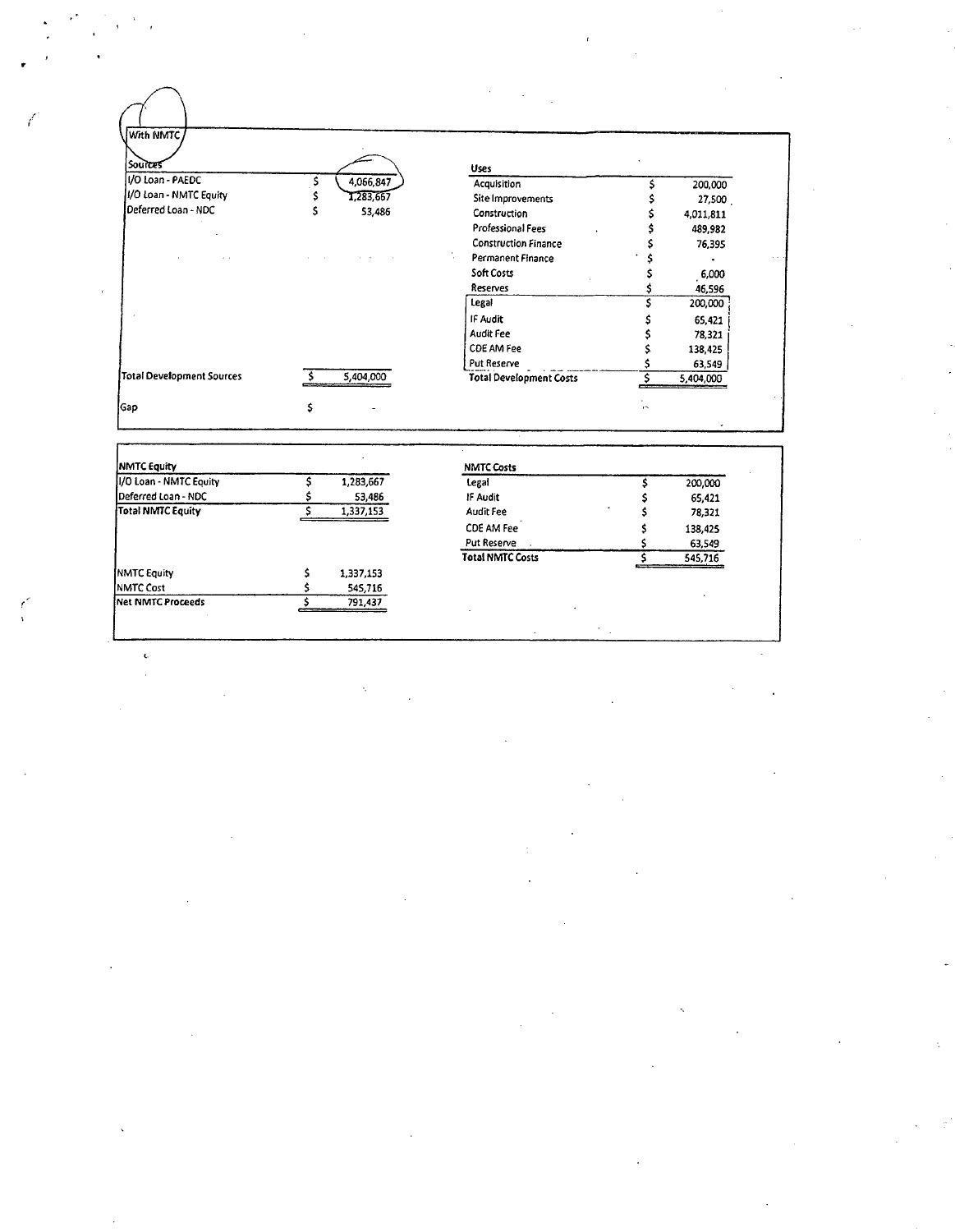| W/O NMTC<br><b>Sources</b>       |   |           | Uses                           |           |
|----------------------------------|---|-----------|--------------------------------|-----------|
| I/O Loan - PAEDC                 | S | 4,858,284 | Acquisition                    | 200,000   |
|                                  |   |           | Site Improvements              | 27,500    |
|                                  |   |           | Construction                   | 4,011,811 |
|                                  |   |           | Professional Fees              | 489,982   |
|                                  |   |           | <b>Construction Finance</b>    | 76,395    |
|                                  |   |           | Permanent Finance              |           |
|                                  |   |           | <b>Soft Costs</b>              | 6,000     |
|                                  |   |           | Reserves                       | 46,596    |
| <b>Total Development Sources</b> |   | 4,858,284 | <b>Total Development Costs</b> | 4,858,284 |
| Gap                              |   |           |                                |           |
| Additional Funding Needed        |   | 791,437   |                                |           |

 $\label{eq:2} \frac{1}{\sqrt{2}}\sum_{i=1}^n\frac{1}{\sqrt{2}}\sum_{j=1}^n\frac{1}{j!}\sum_{j=1}^n\frac{1}{j!}\sum_{j=1}^n\frac{1}{j!}\sum_{j=1}^n\frac{1}{j!}\sum_{j=1}^n\frac{1}{j!}\sum_{j=1}^n\frac{1}{j!}\sum_{j=1}^n\frac{1}{j!}\sum_{j=1}^n\frac{1}{j!}\sum_{j=1}^n\frac{1}{j!}\sum_{j=1}^n\frac{1}{j!}\sum_{j=1}^n\frac{1}{j!}\sum_{j=1}^$ 

 $\label{eq:2} \frac{1}{\sqrt{2}}\sum_{i=1}^n\frac{1}{\sqrt{2}}\sum_{j=1}^n\frac{1}{j!}\sum_{j=1}^n\frac{1}{j!}\sum_{j=1}^n\frac{1}{j!}\sum_{j=1}^n\frac{1}{j!}\sum_{j=1}^n\frac{1}{j!}\sum_{j=1}^n\frac{1}{j!}\sum_{j=1}^n\frac{1}{j!}\sum_{j=1}^n\frac{1}{j!}\sum_{j=1}^n\frac{1}{j!}\sum_{j=1}^n\frac{1}{j!}\sum_{j=1}^n\frac{1}{j!}\sum_{j=1}^$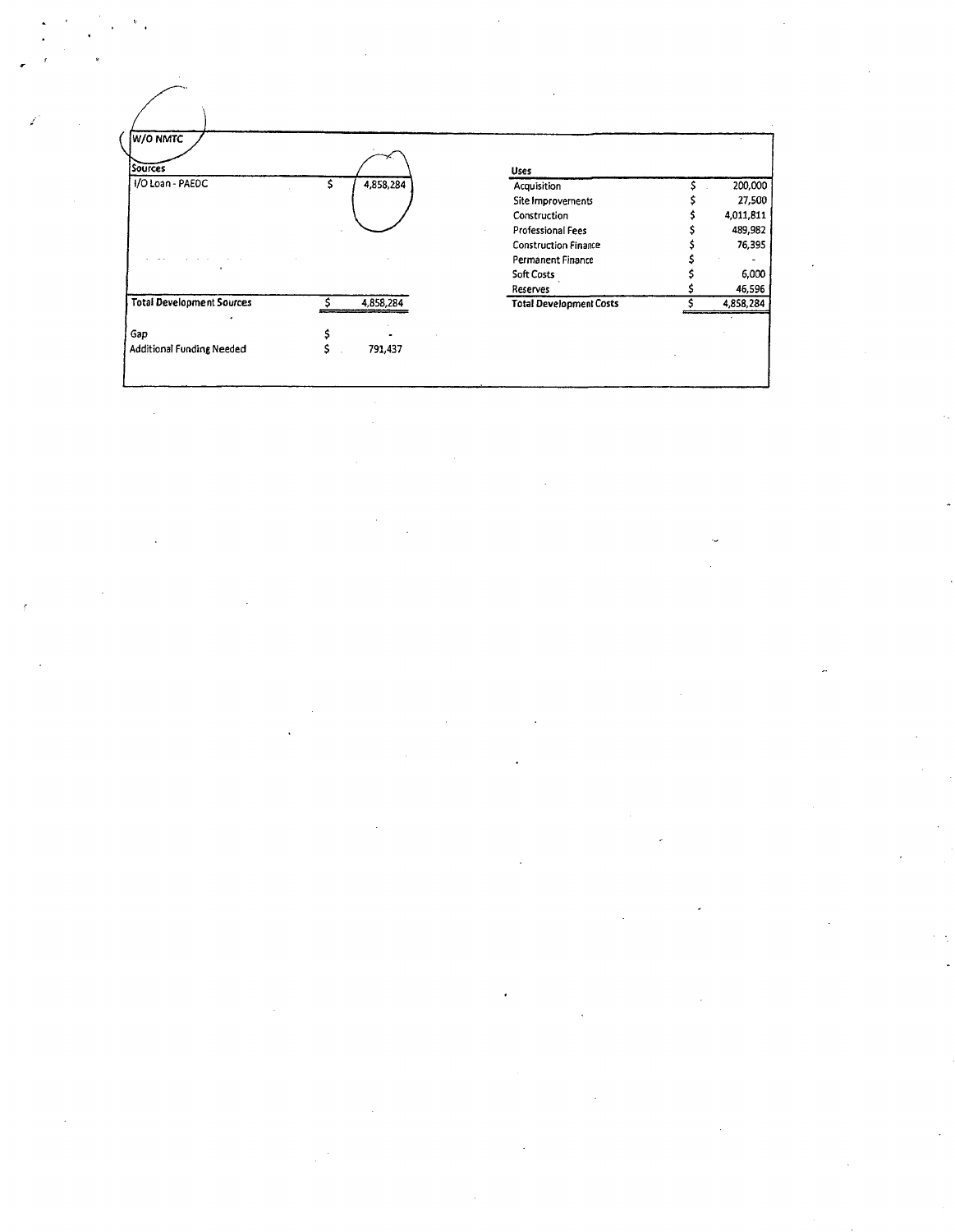## RTCSources and Uses Notes

While the Historic Rehabilitation Tax Credit Program is tool for revitalization on historic properties, it requires compliance with the National Parks Service standards for historic properties and there are ongoing operating costs associated with it such as:

- RTCInvestor Exit Tax or Put
- Annual RTCInvestor Return on Investment
- Administrative Fee
- Annual Property Taxes (property must owned by a for-profit entity)

In regards to the rehabilitation project at 501 Proctor St, the costs associated with using RTC are as follows:

- RTC Investor Return:  $15%$  of Equity = \$100,065
- RTC Investor Return on Investment: 3% COC, 20,013 x 5 years = \$100,065
- Administrative Fee: \$1,000 x 5 years = 5,000  $\blacksquare$
- Est. Property Taxes on \$3M: \$77,342 a year  $\overline{a}$

\$591,845 is the estimated cost and ongoing property taxes associated with accessing \$667,116 in RTC equity. Using NMTC will extend the compliance period to seven years bringing the estimated operating cost increase to \$828,583 which is \$161,467 over the \$667,116 in RTC equity.  $\frac{1}{2}$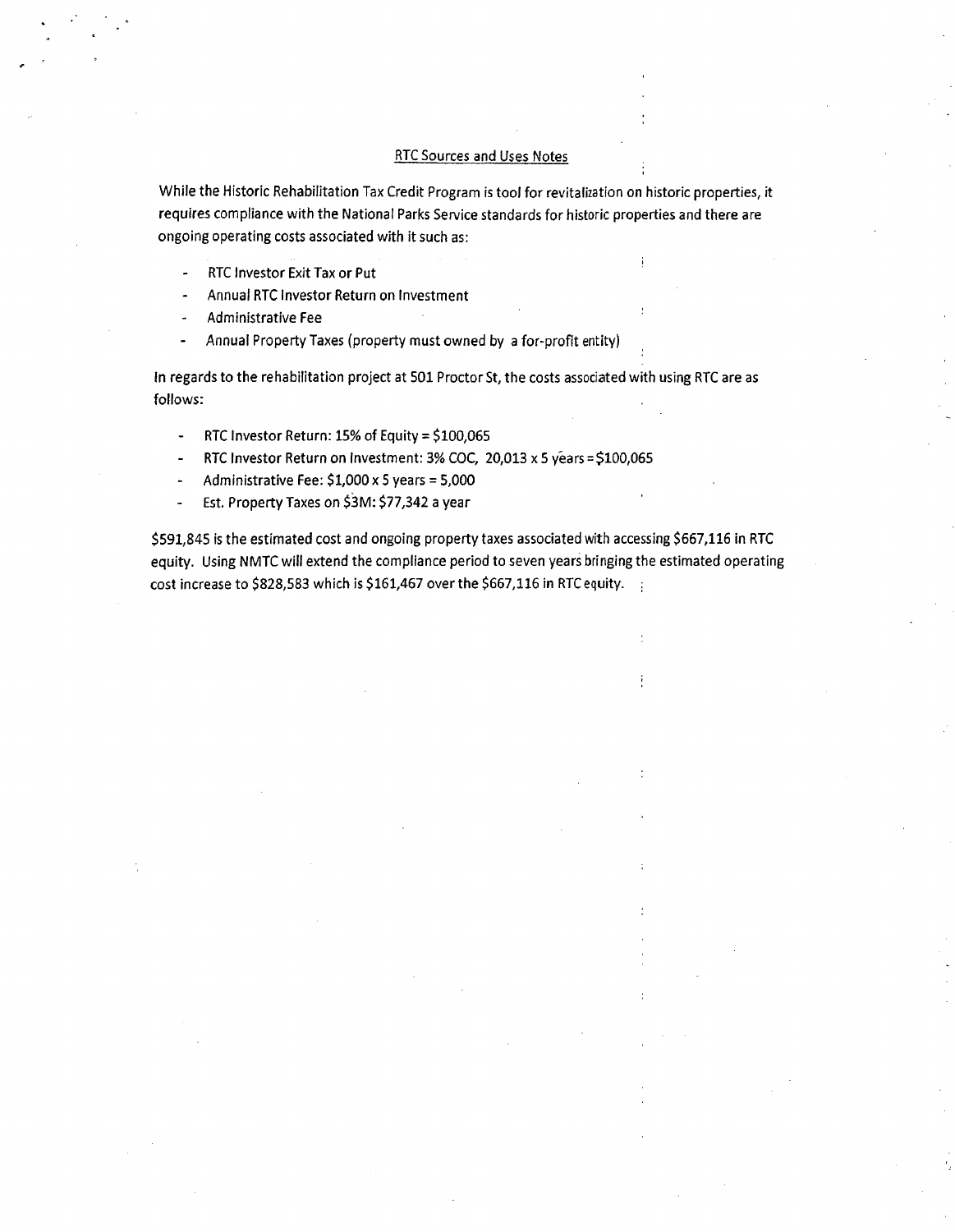| Sources<br><b>Uses</b>                            |                                             |
|---------------------------------------------------|---------------------------------------------|
| II/O Loan - PAEDC<br>4,211,168<br>Acquisition     | 200,000                                     |
| <b>RTC Equity</b><br>667,116<br>Site Improvements | 27,500                                      |
| Construction                                      | 4,011,811                                   |
| Professional Fees                                 | 489,982                                     |
| Construction Finance                              | 76,395                                      |
| Permanent Finance                                 |                                             |
| Soft Costs                                        | 26,000                                      |
| Reserves                                          | 46,596                                      |
| Total Development Sources<br>4,878,284            | 4,878,284<br><b>Total Development Costs</b> |
|                                                   |                                             |
| Gap                                               |                                             |

{

 $\label{eq:2.1} \frac{1}{\sqrt{2}}\sum_{i=1}^n\frac{1}{\sqrt{2}}\sum_{i=1}^n\frac{1}{\sqrt{2}}\sum_{i=1}^n\frac{1}{\sqrt{2}}\sum_{i=1}^n\frac{1}{\sqrt{2}}\sum_{i=1}^n\frac{1}{\sqrt{2}}\sum_{i=1}^n\frac{1}{\sqrt{2}}\sum_{i=1}^n\frac{1}{\sqrt{2}}\sum_{i=1}^n\frac{1}{\sqrt{2}}\sum_{i=1}^n\frac{1}{\sqrt{2}}\sum_{i=1}^n\frac{1}{\sqrt{2}}\sum_{i=1}^n\frac$ 

 $\sim$ 

 $\sim$ 

| Year 3             | Year 4  |                                    | Year 5     |
|--------------------|---------|------------------------------------|------------|
| 20,013             | 20,013  |                                    | 20,013     |
| 21,013             | 21.013  |                                    | 21,013     |
| 77,342             | 77,342  |                                    | 77,342     |
| 118.369            | 118,369 |                                    | 118,369    |
| <b>RTC Equity</b>  |         |                                    | 667,116    |
| Operating Increase |         |                                    | 828,583    |
|                    |         |                                    | (161, 467) |
|                    |         | RTC Operating Difference @ 7 years |            |

 $\hat{\boldsymbol{\epsilon}}$